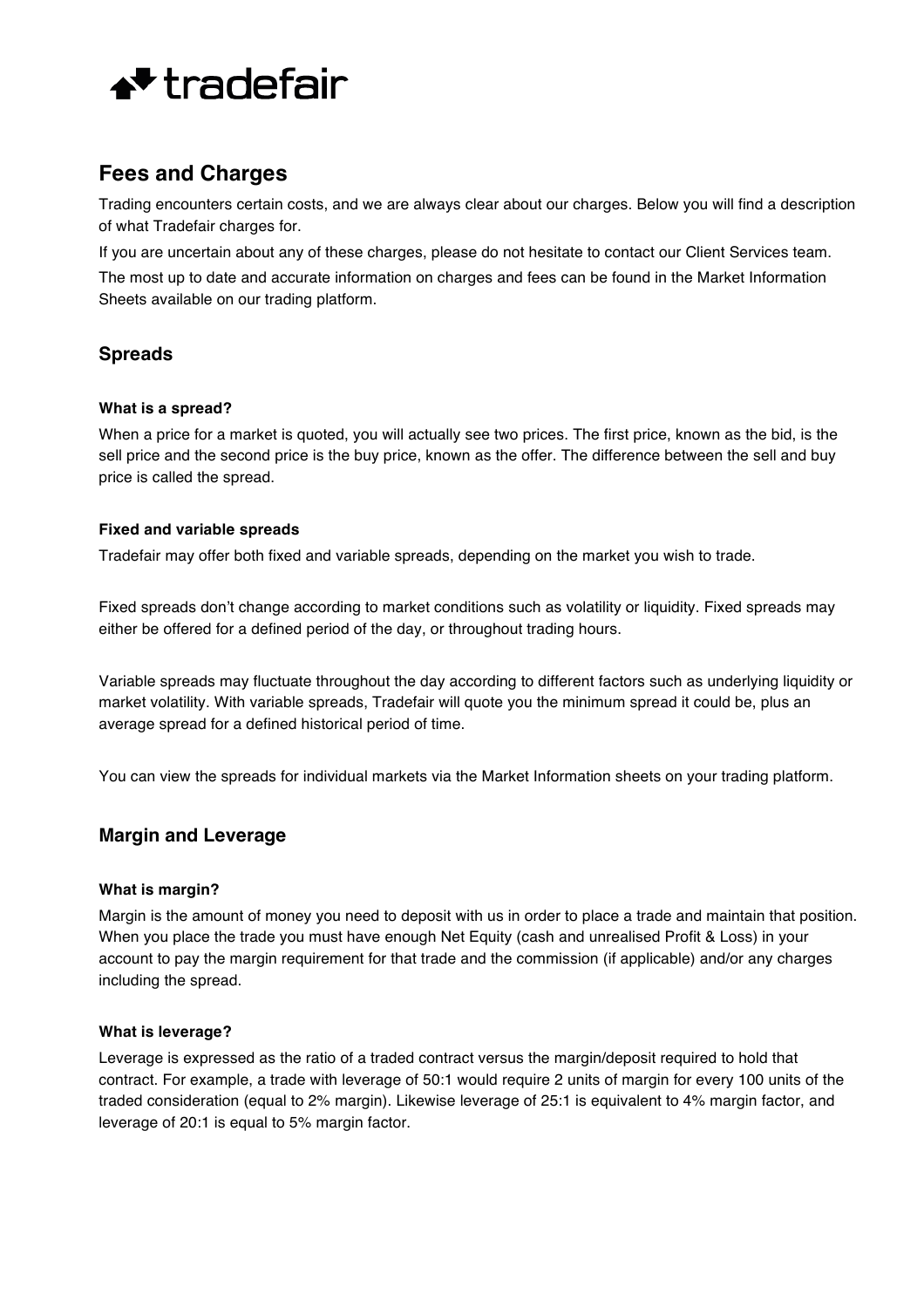

#### **What is the margin level for each market?**

Our margin requirements differ according to market, asset class and position size. You can find out the specific margin of each instrument in the market information sheet on your platform.

To calculate the amount of funds required to cover the margin requirement when you open a trade, simply multiply the total notional value of your trade (stake x price of instrument) by the margin factor.

For example, say Vodafone share's margin requirement is 4%. The current buy price of Vodafone is 240p and you wish to spread bet £10 a point.

The total value of the position is £2400 (£10 x 240). £96 would therefore be allocated from your account to open the position (£2400 x 4%).

With Tradefair Advantage Trader platform, you can calculate your margin before placing a trade through the platform's margin calculator, monitor each position's margin requirement separately or review your account's total margin requirement through the "margin level indicator".

#### **Margin requirements for large trade sizes**

The larger the trade size, the higher the risk level associated with the trade. Therefore we may increase our margin requirements for larger size trades or any additional trades in that instrument. To do this, Tradefair increases the size of the margin requirement at specific levels, known as 'step margin levels'.

| Spread bet stake size | CFD stake size | Margin |
|-----------------------|----------------|--------|
| £0-£10                | $0-1,000$      | 5%     |
| £10-£100              | 1,000-10,000   | 10%    |
| £100-£500             | 1,000-50,000   | 15%    |
| £500+                 | $50,000+$      | 20%    |

For example, in Company ABC

If you were to place a trade in company ABC at £5 per point, you would be charged an initial margin of 5%. If you were to place an additional buy spread bet of £12 per point in the same market, your total stake size in that market would now be £17 per point.

This means that, for your total spread bet position in this market, the first £10 per point is charged at the initial step margin of 5%. The remaining £7 per point is charged at the second step margin of 10%.

Step margins are only present on Advantage Trader accounts, and are not present on MetaTrader4 accounts.

### **Order-aware margining**

Some markets on the Advantage Trader platform benefit from orders-aware margining, which means that placing a stop loss order on an open position will reduce the margin required to maintain that position. Information on whether a market includes orders aware margining can be found within the market information sheet, however this can only be utilised on the first initial step margin.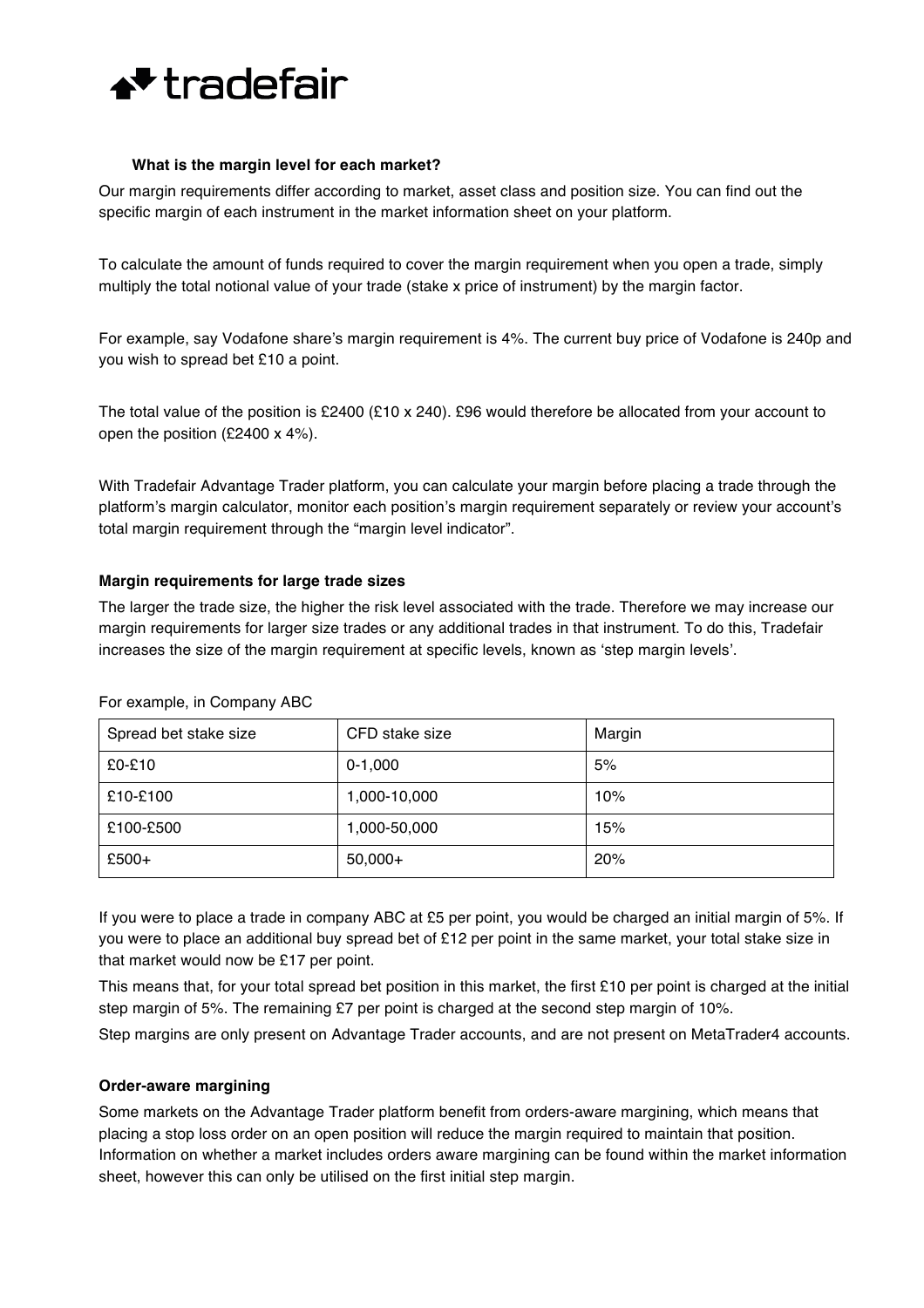

It is possible to reduce your margin requirement if a stop loss is placed. When placing a stop, the margin requirement is calculated based on the distance the stop is away from the current price, and you can use the margin calculator in platform to view the margin that is applicable for the trade you wish to set up.

### **Margins for hedging**

Hedging margins on Advantage Trader accounts are set to the 'longest leg' whereby you will be charged margin for the longer portion of the hedge trade, and nothing for the shorter leg.

For example, you are trading CFDs and have two open Wall Street positions, originally selling a quantity of 10 and then buying a quantity of 5. In this case, you would only be charged margin for the original, larger side of the trade, the Wall Street short 10 position. Assuming that the margin for selling 10 Wall Street is £1,691.45 and the margin for buying 5 Wall Street is 845.7, you would only need to provide enough margin to cover the original, larger sell position for both of the trades in this market.

## **Margin Close Outs**

#### **What is a margin close out?**

Margin Close Out is a policy designed to help you to limit any losses on your account before they accelerate. Margin Close Out dictates that should your Margin Level Indicator fall below your Margin Close Out Level, (which varies depending on your account), our systems may automatically close losing positions at the best price available at the time before any losses accelerate and until your margin level indicator returns to 'Positive Equity.' Please be aware that during times of high volatility market prices can gap and this may affect the prices at which your positions are closed out.

If your margin level is at or below the Margin close out (MCO) level, we may have to close any or all of your open positions as quickly as possible; this is to protect you from possibly incurring further losses. We strongly recommend that you monitor your margin level carefully, as you should not expect to receive a margin call or warning prior to closure. The Margin Level Indicator on the trading platform makes monitoring your margin level very easy.

#### **Margin close out levels**

Margin close out levels vary by account type. If your account offers shares, then your MCO will be 50% of your entire margin requirement. If it does not offer shares your MCO will be 100%\*. If you drop below your margin requirements, all your open positions will be closed in order to protect you from incurring further losses.

If you trade on MetaTrader4, your MCO will always be set at 100%, and if you drop below 100% margin your position with the largest loss will be closed out, followed by the next largest and so on until your margin returns to over 100%.

\*In addition, if you reside in Germany and regardless of which service you have signed up to, your MCO will always be set to 80%.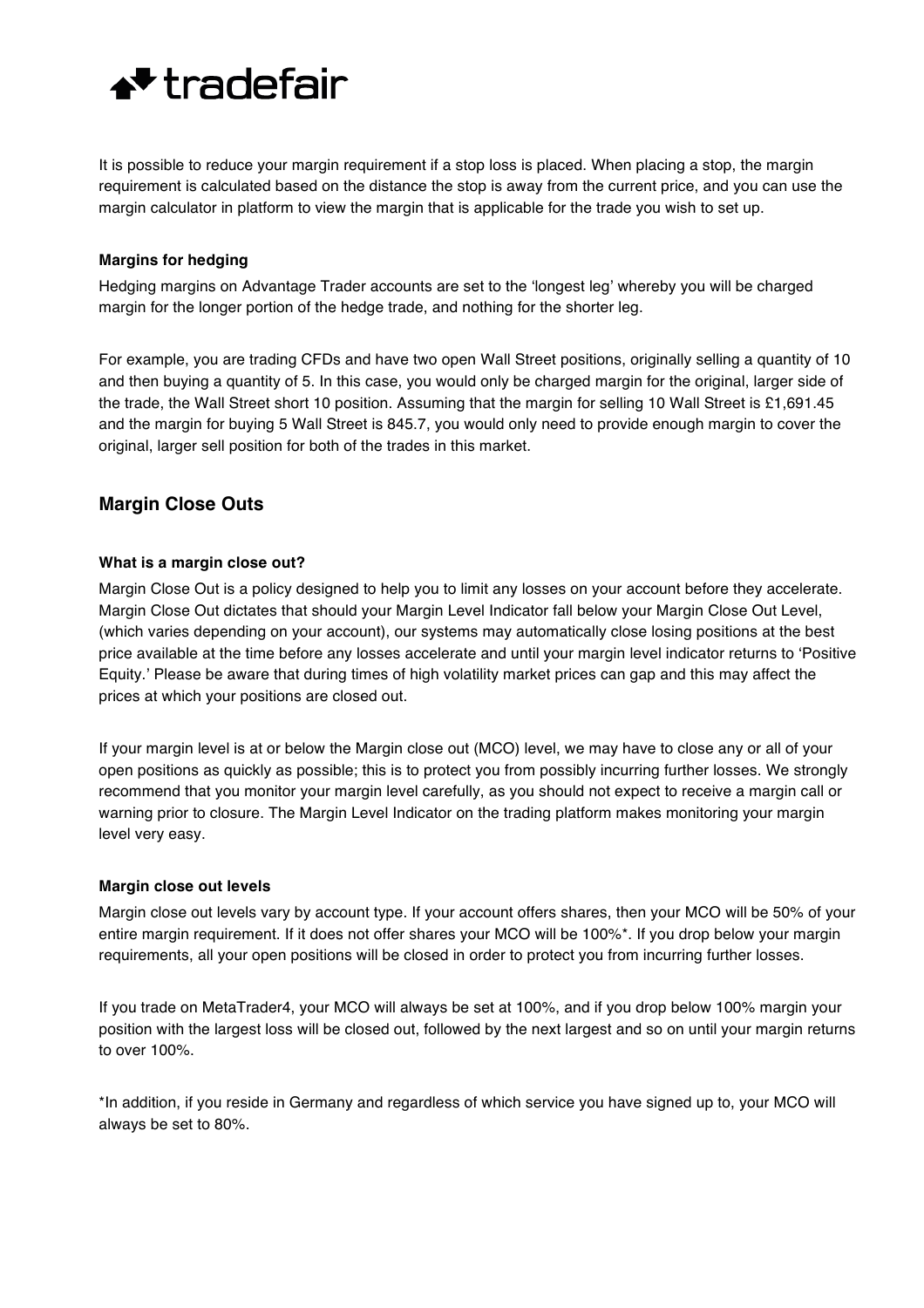

# **Overnight Financing**

### **What are financing charges?**

Overnight financing charges may be applied to positions that have no set expiry date, for example spot FX trades. As with our low commissions and tight spreads, these charges are competitive in order to keep your trading costs low. Under normal circumstances, long positions will incur a small charge whilst short positions will be credited overnight financing, although this varies according to the transaction type. You are charged overnight financing on the total value of your positions, and competitive rates are applied across all of our markets to ensure financing costs are kept to a minimum.

### **FX overnight financing charge**

At Tradefair, we use one-day interest-rate differentials for the two currencies in the FX pair in order to calculate FX financing. We then apply the market rate premium (or discount), together with our overnight charge - which has a minimum or maximum amount. An indicative amount showing how much you will be charged can be found in the market information sheet for each FX pair, as well as the quantity per charge. Note that on positions held overnight on Wednesdays 3 days are charged to cover financing over the weekend.

Please review the market information sheets in the Advantage Trader platforms for details on financing charges for each market.

### **Non-FX overnight financing charges**

Financing charges for position which remain open at our market close are calculated using the following formula:

### **Short Positions F = V × I / b**

### **Long Positions F = V × I / b, where:**

**F** = Daily Financing Fee

- $V =$  value of equivalent (quantity x end of day closing price)
- **I** = applicable Financing Rate
- **b** = day basis for currency (365 for GBP, HKD and AUD, 360 for all other currencies)

The daily financing fee will be applied to your account each day that you hold an open position (including weekend days). The financing rates are set at benchmark regional interest rate +/- 2.5%.

### **Hedged financing**

If you have a hedged position open overnight, you will be charged overnight financing on both sides of the trade.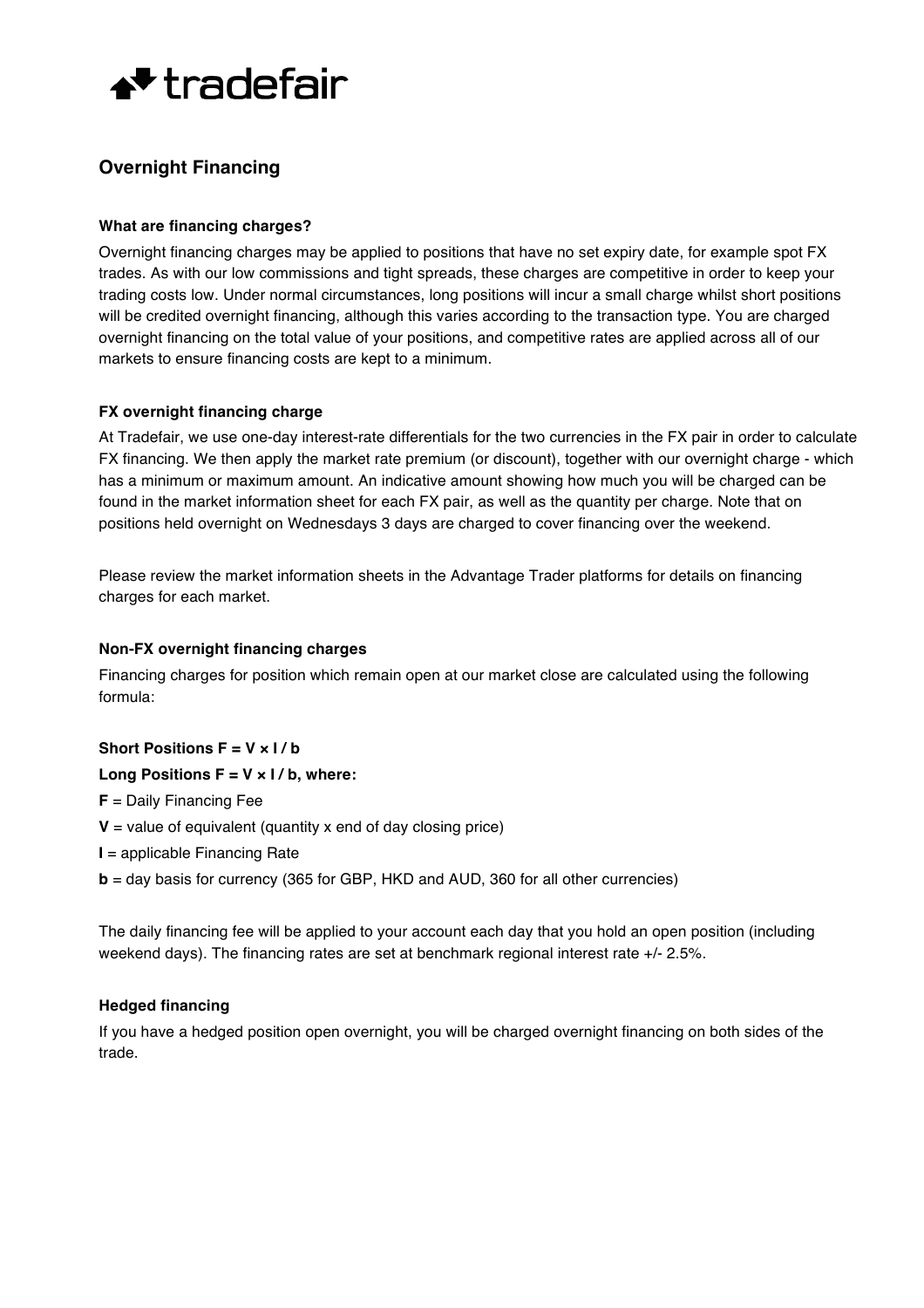

# **Contract Expiry Dates**

#### **Where can I find the contract details for each market?**

On Advantage Trader, CFD contract sizes, values and expiry dates are located in the market information sheets available for each market.

## **Deposit/Withdrawal Fees**

We charge £25 for any withdrawals under £5,000 that require a Clearing House Automated Payment system (CHAPS), otherwise we do not charge for withdrawals.

We charge 1.5% on all credit card deposits. Debit card deposits and transfers do not incur any charges.

## **Commissions**

Tradefair does not charge any additional commissions on spread bet markets.

Tradefair also does not charge any commissions on CFD or FX markets, with the exception of CFD equities.

CFD equity commissions vary by market, for UK and most European equities the charge is 0.1% of the consideration, for most US equities it is 0.15% and for most Asian equities it is 0.2%. Our minimum commission rates are £10, \$25 or €25.

Details on commissions for each individual equity can be found within the Market Information sheets on the Advantage Trader platform.

# **Dividend Adjustments**

CFDs and spread bets are subject to corporate actions including dividend adjustments. We may make dividend adjustments if a dividend is scheduled to be paid to the holders of the underlying instrument. These adjustments are normally made on the ex-dividend date. Long positions receive adjustments net of tax, whereas short positions are charged the declared amount of gross tax, where applicable.

This is to reflect the fact that the underlying market will (everything else being equal) open at a lower level on this date as the market goes ex-dividend.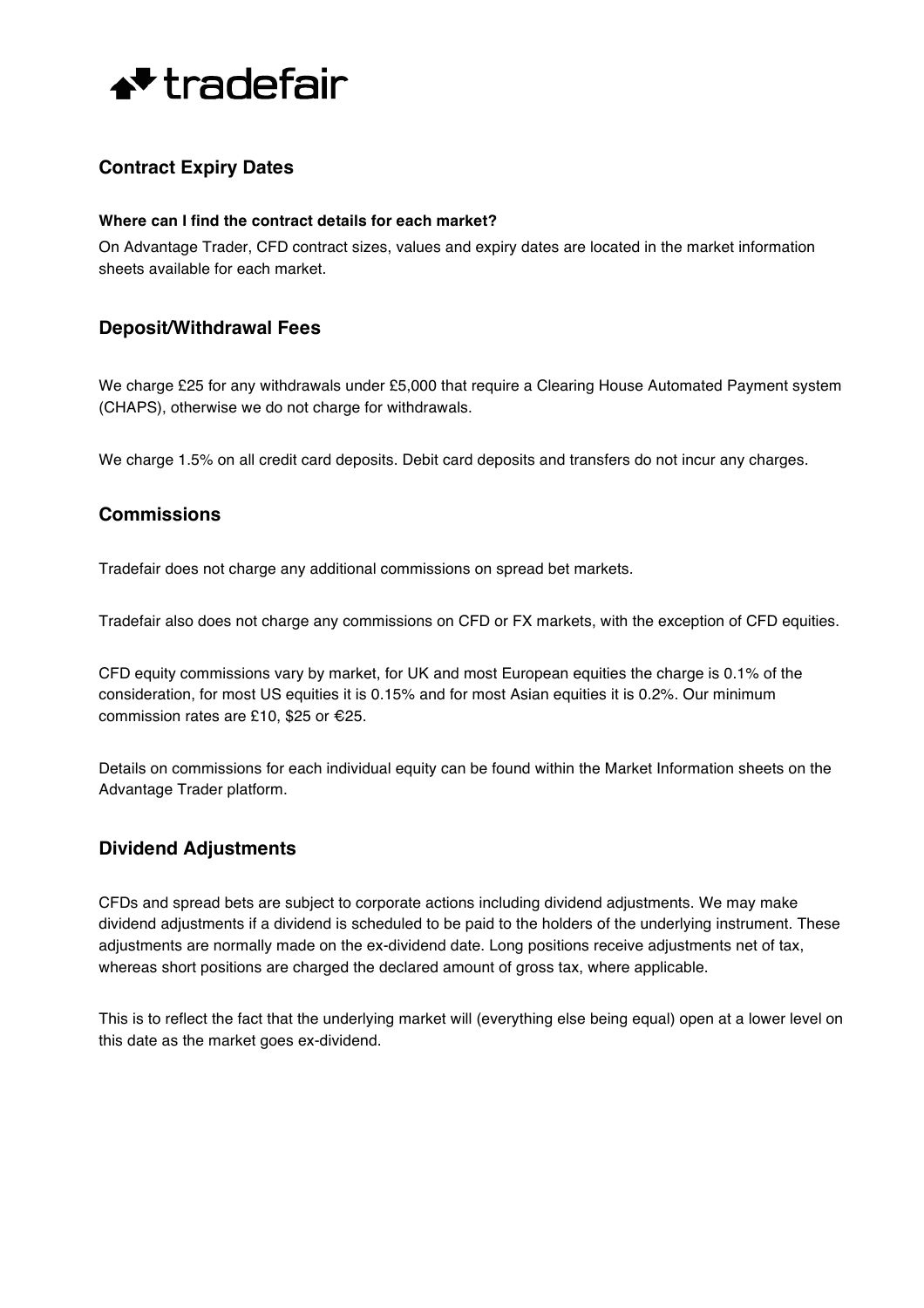

# **Back to Base Currency Conversion Charges**

#### **What is back to base currency conversion?**

Back to Base automatically converts any realised profits and losses, adjustments, fees and charges that are denominated in another currency, back to the base currency of your account before applying them to your account.

For example, if your base currency is pounds sterling and you place a CFD trade on the Wall Street Index, as the Wall Street Index is a US dollar denominated market, your profits or losses, as well as any additional charges when applicable (such as commission, financing, dividends, corporate actions etc.) will be denominated in US dollars. Traders with positions in markets that are priced in a currency that is not of your base currency and placed from the 28th April 2012, will be affected. However, traders' existing cash balances – which precede the 28th April 2012 – will not be affected.

We will always apply commercially reasonable rates for Back to Base (Currency Conversions). Conversions and the rates applied will be disclosed on your contract notes and statements.

## **Orders**

Risk management plays an important part in determining your trading success and should be a key part of your trading strategy. We provide an extensive range of order types to help you limit your losses without capping your profit potential.

Risk-management orders are trading tools that can be used to open, close, or amend your spread betting and CFD trading positions at specific prices dictated by you. An order is an instruction to execute a trade when the price of a market reaches a trigger value set by you. Orders can help you to be flexible with your trading decisions. They can also be used to support a range of different trading strategies.

### **Limit Orders**

A limit order is an order to buy or sell at a specified price. Limit orders can be used to enter or exit into a position. A buy limit order can only be executed at the limit price or lower, and a sell limit order can only be executed at the limit price or higher. Limit orders are available without charge for Tradefair customers, and are often used to take profit once a desired level has been reached.

### **Stop Orders**

A stop order is an order to buy or sell once a pre-defined price is reached. When the price is reached, the stop order becomes a market order. Stop orders are available without charge for Tradefair customers, and are often used as a risk management tool to close your position once a specific level has been reached.

### **What is market gapping and slippage?**

Market gapping occurs when prices literally 'gap' between one price and the next, without trading at the prices in between: usually in times of extreme market volatility. A stop loss order is set at your specified price which, when reached, automatically triggers an order to close your position. The closing trade is executed at the next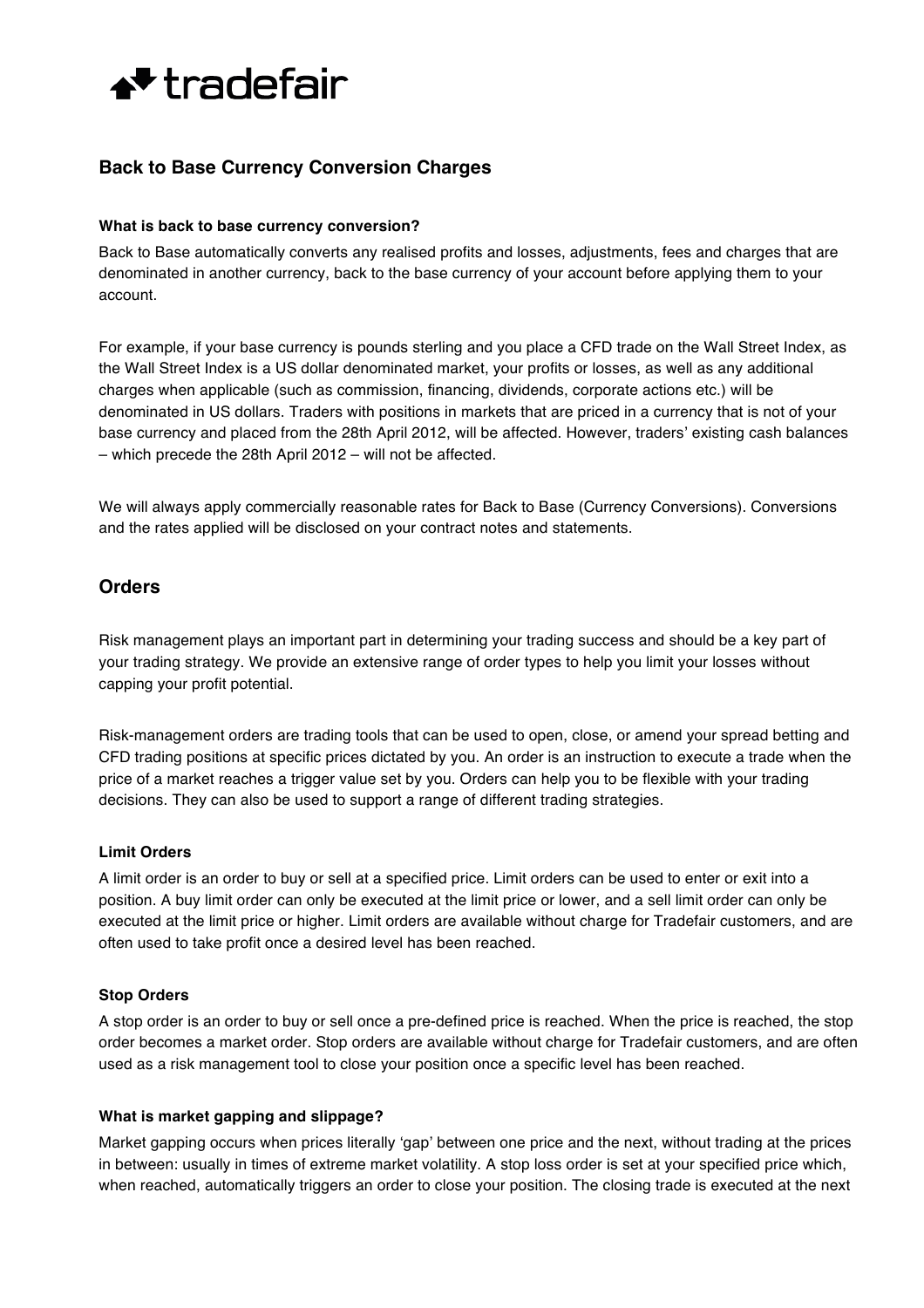

available price immediately after the order is triggered.

This can be at the same price, a better or a worse price than the specified execution level. In cases of severe gapping, the execution price may be at a worse price than your order price. Guaranteed stop loss orders (GSLO) are used to ensure that the level at which an order will be executed is the exact level that you've specified, regardless of any gapping in the market, and are only available on the Advantage Trader platform.

#### **Guaranteed stop loss orders**

There is an additional charge for placing a GSLO (known as a GSLO premium). GSLOs are not available on all markets, and information on charges and available markets can be found within the markets information sheets on your platform. You can amend GSLOs without additional charges during trading hours only, and order levels must be a minimum distance above and below the current quoted price.

Guaranteed stop loss orders are most useful if you're trading in volatile markets, if you don't want to risk more than the funds you have in your account or if the market is prone to gapping. Say for example you are long stock 'A' at 150p with a guaranteed stop loss order placed at 130p. Stock 'A' closes at 135p on Tuesday.

On Wednesday, the company announces disastrous results before the market opens. This means that when trading hours begin, stock 'A' prices open at 125p, much lower than the previous close.

If you had placed a standard stop loss order, the trade would have been automatically closed at 125p. However, as the stop loss was guaranteed, the trade is automatically closed at the specified 130p.

#### **Price Tolerance**

Price Tolerance is the price level within which our trading platform may execute your trade immediately even if at the time of execution the price has moved away from that specified by you. Those markets where price tolerance applies will have default tolerance levels set, but they may be altered by you on the trading platform.

If you don't want any slippage in execution price, you can manually set your Price Tolerance level to '0' for each market. This will mean that if we receive a trade request and the price is different, the trade will be rejected and a new trade must be requested. If you want to change your Price Tolerance level, you can do so by amending the Tolerance levels set within the Market Information for each market affected by Price Tolerance.

Price Tolerance is only available on the Advantage Trader platform.

# **Financial Transaction Taxes / Generic Taxes**

### **Capital Gains Tax**

Spread betting is exempt from UK Capital Gains Tax. CFD trading is not exempt; however any profits or losses may be offset against those from your other investments. Please note that tax laws are subject to change and we recommend that you seek independent investment advice.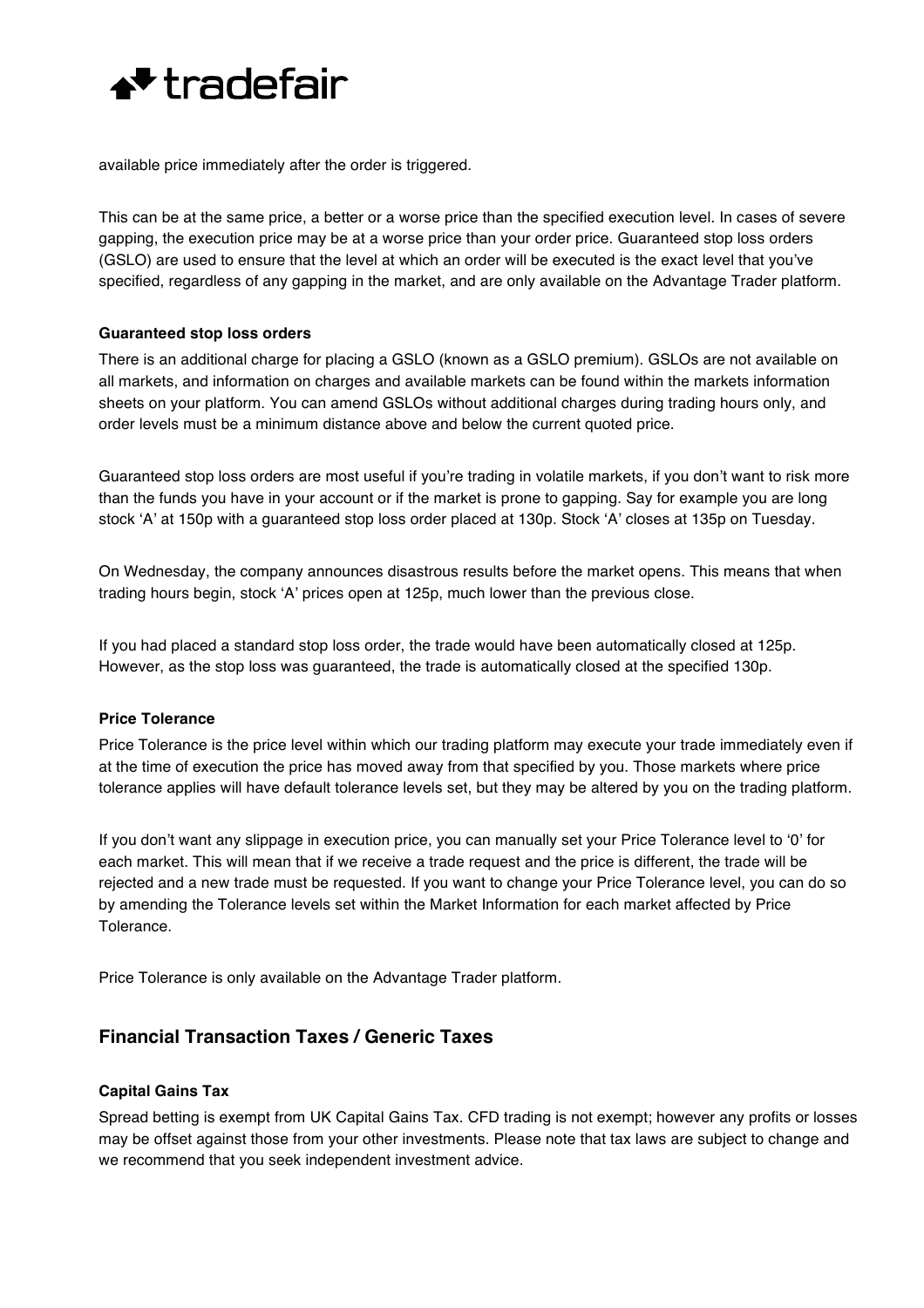

#### **Stamp duty**

Spread betting is exempt from UK Stamp Duty. CFD trading is also exempt from UK stamp duty unless you are trading Irish stocks. There is a 1% stamp duty charge for these; however this will be refunded if you hold the position for less than 30 days. Please note that tax laws are subject to change and we recommend that you seek independent investment advice.

## **Inactivity Fees**

Where no activity has occurred on your account for a period of 12 months or more, your account will be deemed inactive. 'Activity' is defined as placing a trade, and/or applying an order on your account, and/or maintaining an open position during this period. A monthly inactivity fee of £25 (or equivalent to your cash balance if less than £25) will be applied for accounts that are inactive for 12 months or more.

In order to can reactivate your account, we'll need to ensure that we have your up-to-date contact details. We will also need to reassess your trading experience. You will need to complete our Account Reactivation Form and then send it to New Accounts as an attachment. A member of our Account Management Team will be in touch to let you know if we need anything further from you or to let you know that your account has been reactivated.

# **Exchange Data Charges**

Exchange data is the data that is fed into the trading platforms from Exchanges or licensed distributors and is used to display market prices and movements. We do not charge our clients anything in return for this exchange data, and Tradefair clients also benefit from our price matching feature where we strive to match or improve upon the underlying exchange price.

# **Special Borrowing Costs**

Borrowing costs are incurred when you short a shares CFD position, and reflect a charge incurred in the underlying market when the underlying asset is borrowed in order to sell and return at a later date. When you open such a position and if you incur a borrowing charge, it will be subtracted from the relevant applicable annual interest rate. Very few markets will incur a borrowing charge, and to determine whether the market you wish to trade has borrowing costs or not, please check the relevant market information sheet.

## **Clearing House Fees**

### **What is central counterparty clearing?**

Central Counterparty Clearing is the model of trading used by Tradefair. In this model, a clients' credit exposure to his/her broker is transferred to a central clearing house. It forms one of the European Union's (and wider G20's) key tenets in respect to necessary financial reform following the recent global economic crisis and is aimed at increasing stability in the over-the-counter (OTC) derivatives markets by providing greater transparency and reducing counterparty risk. In practical terms, in a Central Counterparty Clearing model when we take a trade from a client we immediately execute a back-to-back trade with a Central Counterparty